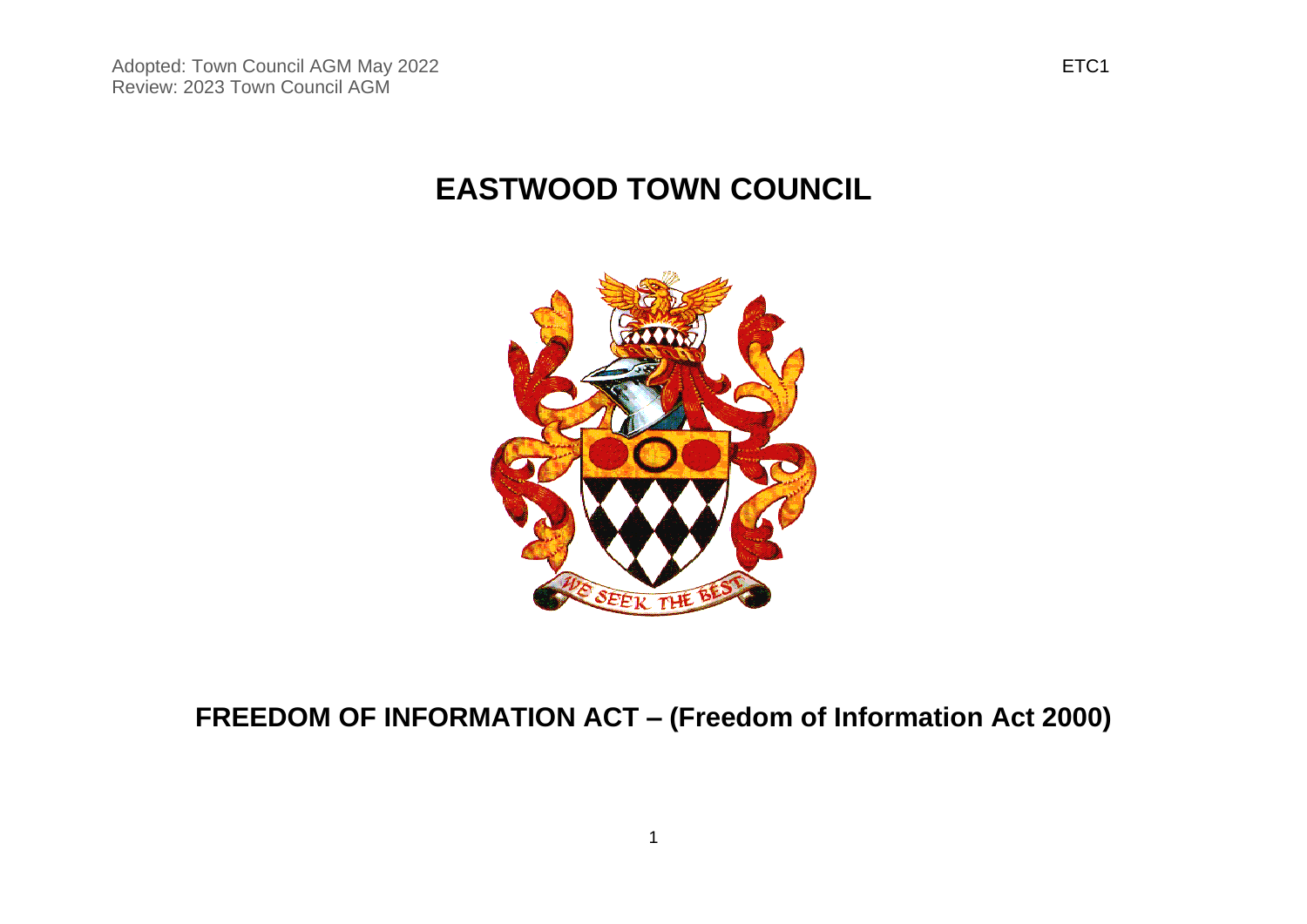#### Adopted: Town Council AGM May 2022 **ETC1** Review: 2023 Town Council AGM **GUIDE TO INFORMATION**

The Council will publish much of the information on our website www.eastwoodtowncouncil.org.uk. Information will however be available in other formats such as printed copies.

The scheme lists who you need to contact to ask for information and gives their address and phone number and, where available, their email address.

Information listed in the scheme may be obtained by various methods: -

(i) by writing to the Council at the address given in the scheme.

- (ii) by e-mail request to the address set out in the scheme
- (iii) by request from our website [www.eastwoodtowncouncil.org.uk](http://www.eastwoodtowncouncil.org.uk/)
- (iv) by telephoning 01773 813684.
- (v) by visiting the Town Council Office, 120 Nottingham Road, Eastwood, Nottm, NG16 3NP.

The FOIA created a general right of access to information. It also set out information that the Council does not have to make available for specific reasons, called exemptions. This is information that, if published, might prejudice the health, safety or security of the Council, its staff, systems, services or property or breached an individual's Data Protection rights. If the information requested is covered by an exemption, the Clerk to the Council will tell the applicant in writing why the Council has refused the request and quote the relevant exemptions.

If the information requested is not disclosed, the applicant can ask the Information Commissioner to review the Council's decision. The Information Commissioner's Office is the Government department that oversees and enforces FOI. They can be contacted by the following link: [www.ico.gov.uk/](http://www.ico.gov.uk/)

### **Charges**

We hope to make as much information available as possible without charging for it.

• Free of charge on the website. For those without Internet access, a print-out would be available from the named officer who is responsible for the day-to-day operations. However multiple printouts or complete documents may attract a charge for cost of retrieval, photocopying and postage. We would let you know if a charge was involved at the time, you make your request

• Free of Charge to view at the Town Council Office. An appointment may be necessary.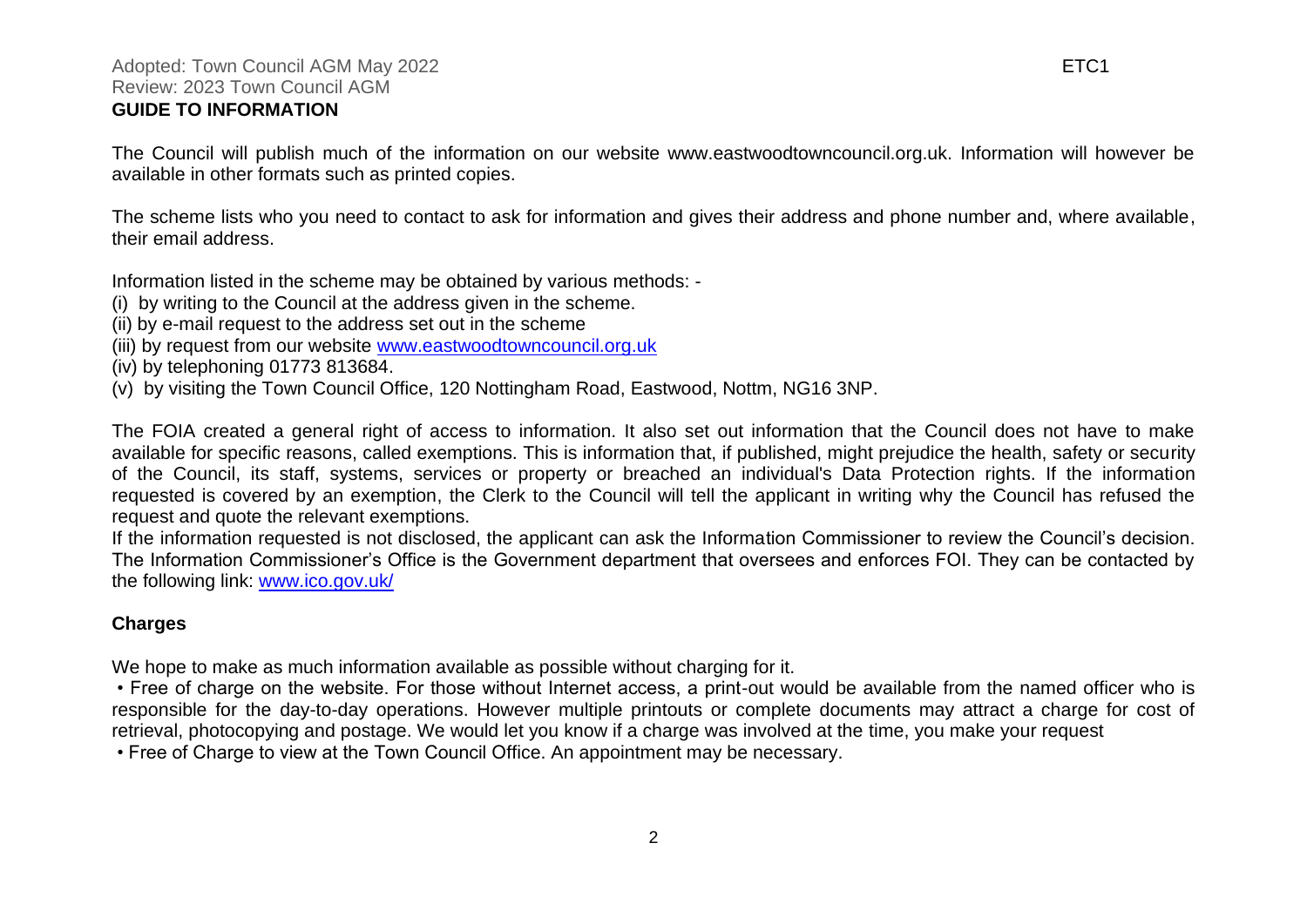#### Adopted: Town Council AGM May 2022 **ETC1** Review: 2023 Town Council AGM

If you need a lot of printed material, we may charge you. Any charges made will be calculated using the Fee Regulations determined under the Act.

Where a charge is payable, payment will be required, before the information can be provided to you.

If administration costs exceed £450, to enable a Freedom of Information request to be met, then the Council is able to charge the requestor for the administration costs in meeting the request.

### **Complaints**

We would normally expect the named officer to understand what information you have asked for and to tell you where you can find it. If the information you receive is not what you need, you should first contact the named officer.

If the information you asked for is not available, the named officer will tell you why. If you believe that we have not dealt with your request fairly and cannot deal with it satisfactorily on an informal basis, you should follow our complaints procedure (copy available from the Town Clerk).

If you have followed our complaints procedure and are still not happy with how we have dealt with your request, you may also contact the Information Commissioner to ask him to investigate the matter. You can contact the Information Commissioner at Wycliffe House, Water Lane, Wilmslow, Cheshire SK9 5AF - phone 01625 545700 email: [data@dataprotection.gov.uk](mailto:data@dataprotection.gov.uk).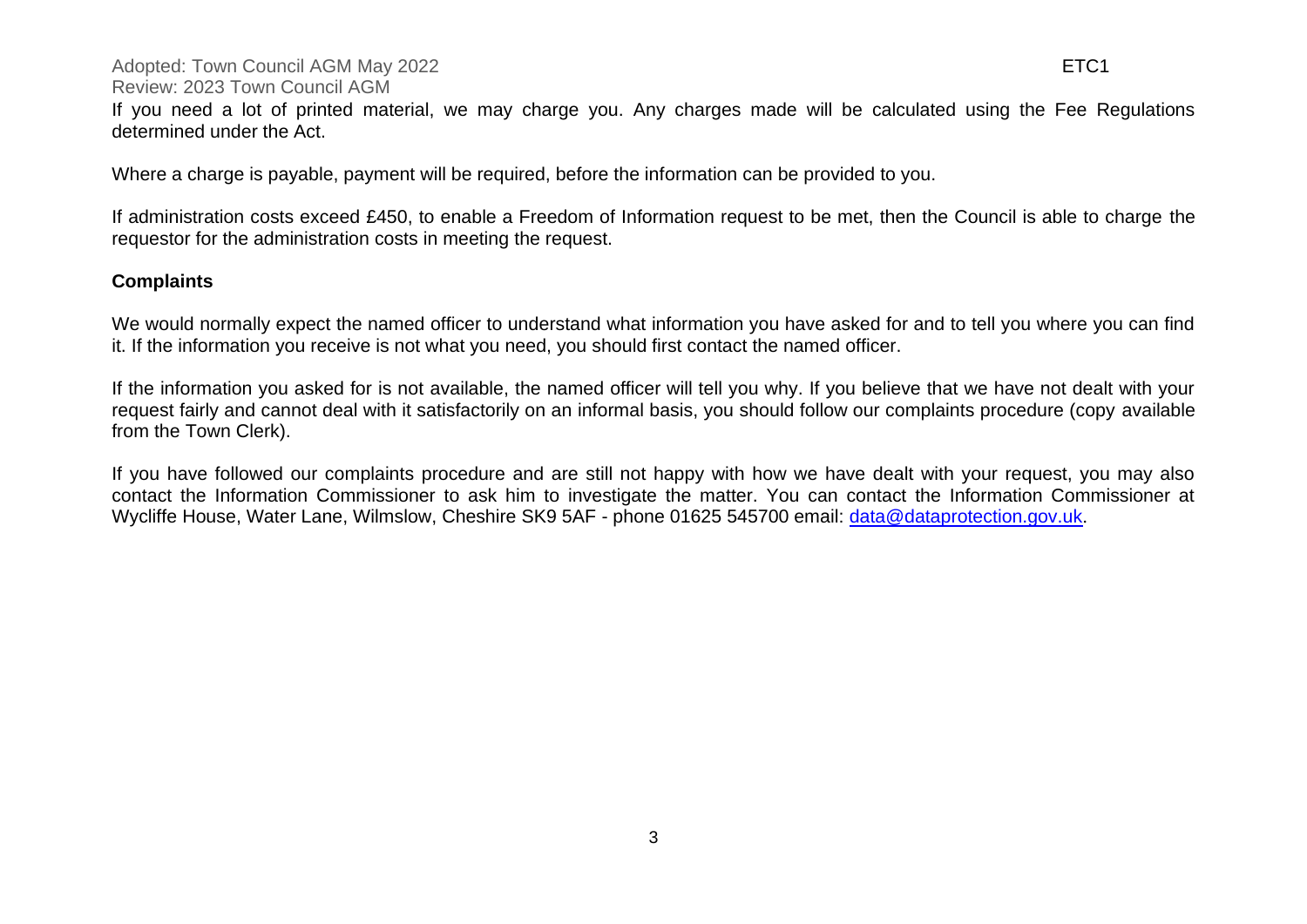## **Information available from Eastwood Town Council under the model publication scheme (Freedom of Information Act 2000 Section 19 (Publication Schemes)**

**(Note – in accordance with the Town Council's current policy no charges will be made for requests for information arising from this scheme).**

| Information to be published                                                                                                                           | How the information<br>can be obtained | <b>Cost</b> |
|-------------------------------------------------------------------------------------------------------------------------------------------------------|----------------------------------------|-------------|
| Class 1 - Who we are and what we do<br>(Organisational information, structures, locations and contacts)                                               |                                        |             |
| This will be current information only                                                                                                                 |                                        |             |
| Who is who on the Council and it's Committees                                                                                                         | Website                                | Free        |
| Contact details for Town Clerk and Council members and Committees (named<br>contacts where possible with telephone number and email address (if used) | Website or hard copy                   | Free        |
| Location of main Council office and accessibility details                                                                                             | Website or hard copy                   | Free        |
| Staffing structure                                                                                                                                    | Hard copy                              | 10p sheet   |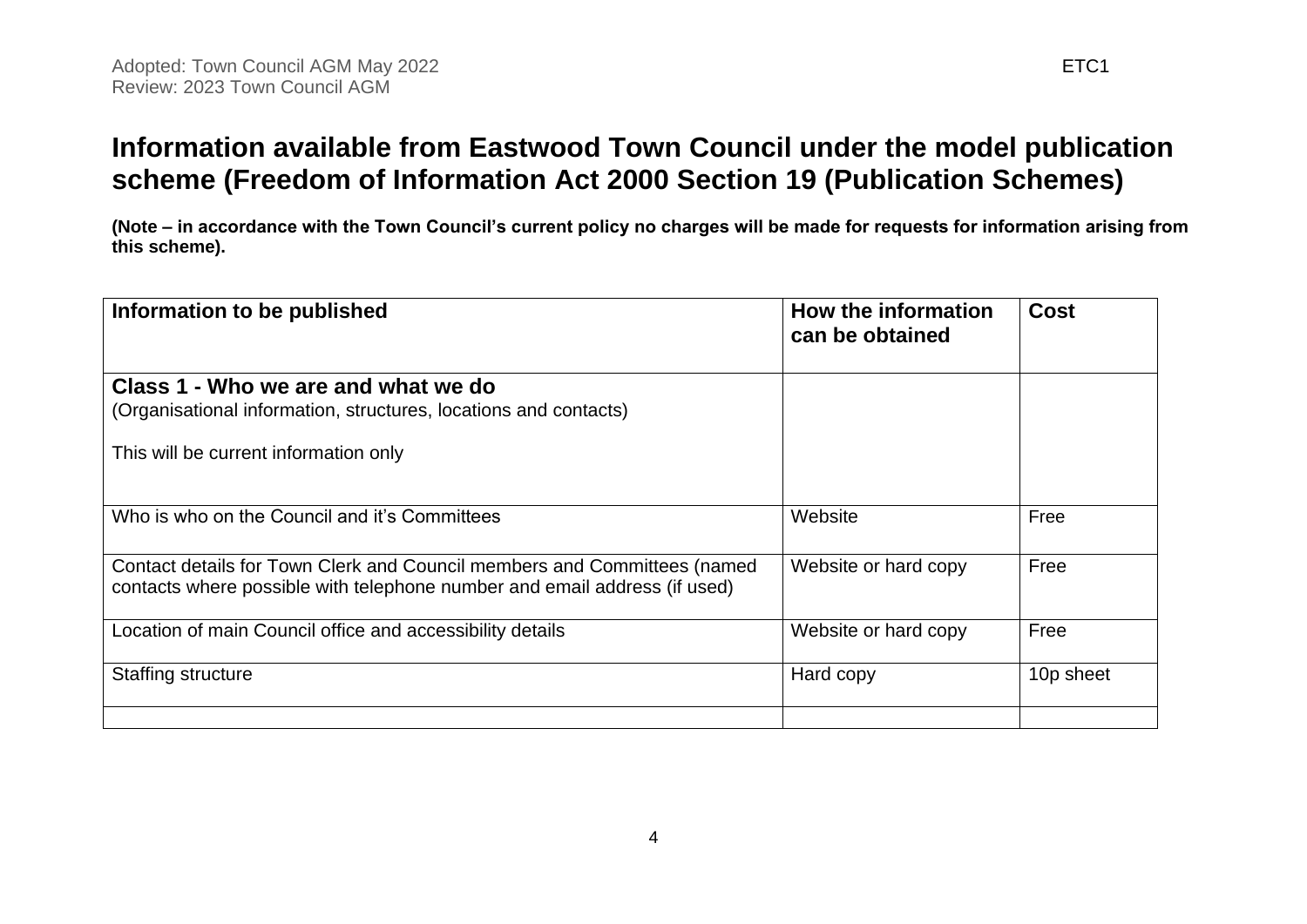| Class 2 - What we spend and how we spend it<br>(Financial information relating to projected and actual income and expenditure,<br>procurement, contracts and financial audit) |                  |           |
|-------------------------------------------------------------------------------------------------------------------------------------------------------------------------------|------------------|-----------|
| Annual Return Form and report by Auditor                                                                                                                                      | <b>Hard Copy</b> | F.O.C     |
| Grants given and received                                                                                                                                                     | Website          |           |
| Class 3 - What our priorities are and how we are doing                                                                                                                        |                  |           |
| (Strategies and plans, performance indicators, audits, inspections and reviews)                                                                                               |                  |           |
| Annual Report to Parish or Community Meeting                                                                                                                                  | Website          |           |
| Class 4 – How we make decisions<br>(Decision making processes and records of decisions)                                                                                       |                  |           |
| Timetable of Meetings (Any Committee/Sub-Committee Meetings and Town<br>Meetings)                                                                                             | Website          |           |
| <b>Agendas of Meetings</b>                                                                                                                                                    | Website          |           |
| Minutes of meetings - N.B. this will exclude information that is properly<br>regarded as private to the meeting.                                                              | Website          |           |
| Responses to Planning Applications                                                                                                                                            | <b>Hard Copy</b> | 10p sheet |
|                                                                                                                                                                               |                  |           |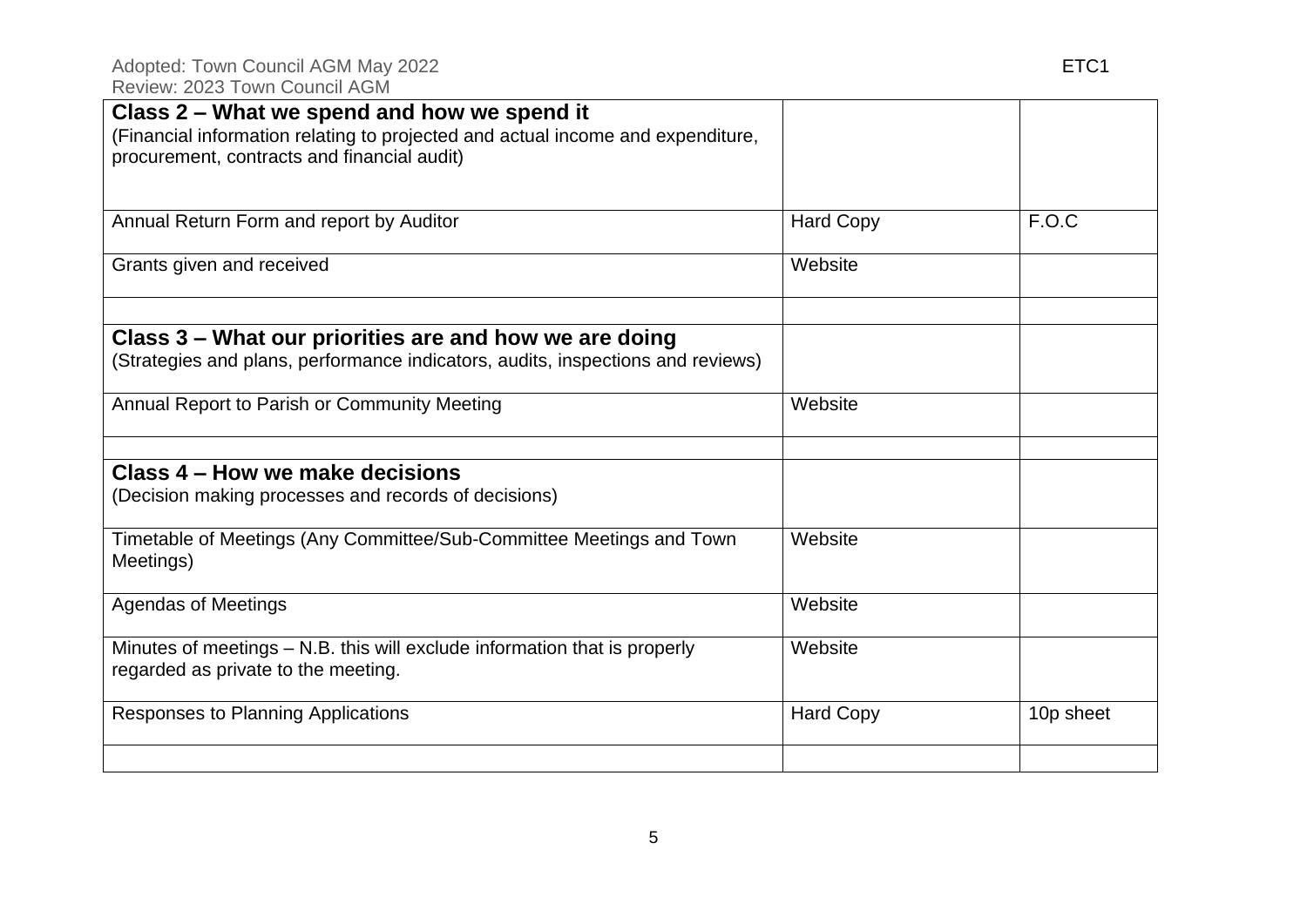| Class 5 – Our policies and procedures<br>(Current written protocols, policies and procedures for delivering our services<br>and responsibilities)                                                                               |                                                                       |           |
|---------------------------------------------------------------------------------------------------------------------------------------------------------------------------------------------------------------------------------|-----------------------------------------------------------------------|-----------|
| Policies and procedures for the conduct of council business:                                                                                                                                                                    | Website                                                               |           |
| <b>Procedural Standing Orders</b><br>Committee and Sub-Committee Terms of Reference<br>Code of Conduct<br><b>Policy Statements</b><br><b>Equality and Diversity Policy</b><br><b>Complaints Procedure</b><br><b>GDPR Policy</b> |                                                                       |           |
| Policies and procedures for the provision of services and about the employment<br>of staff:                                                                                                                                     | Hard copy                                                             | 10p sheet |
| <b>Recruitment Policy</b><br><b>Health and Safety Policy</b>                                                                                                                                                                    |                                                                       |           |
| <b>Class 6 – Lists and Registers</b><br>Currently maintained lists and registers only                                                                                                                                           | Website or hard copy<br>(some information may<br>only be available by | 10p sheet |
| Any publicly available register or list (if any are held this should be publicised; in<br>most circumstances existing access provisions will suffice)                                                                           | inspection)<br>Website                                                |           |
| <b>Assets Register</b>                                                                                                                                                                                                          | Inspection only                                                       |           |
| <b>Register of Members Interests</b>                                                                                                                                                                                            | Website                                                               |           |